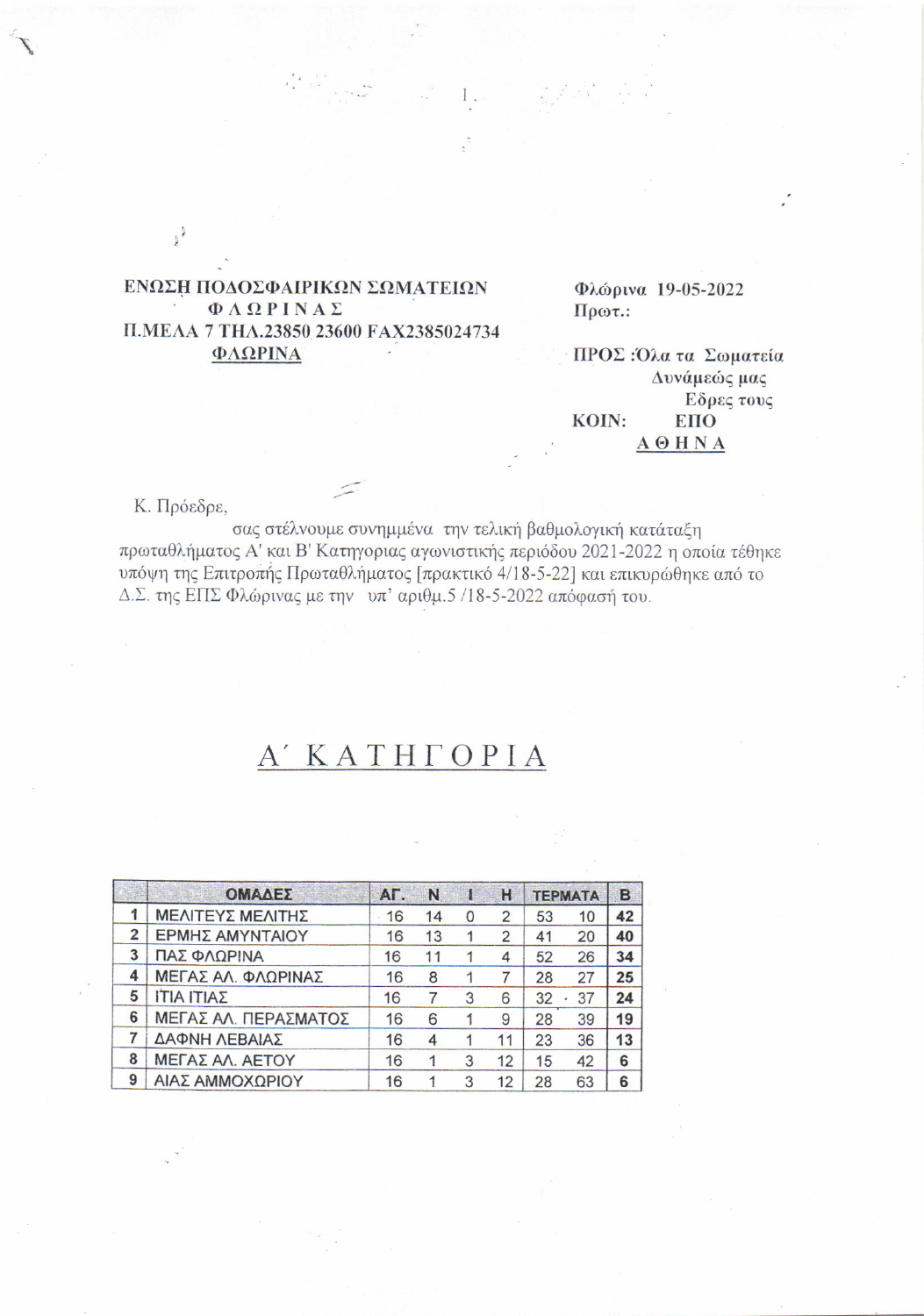1] Πρωταθλήτρια Α Κατηγορίας ΕΠΣ Φλώρινας 2021-2022 ανακηρύσσεται ο Α.Σ. ΜΕΛΙΤΕΥΣ ΜΕΛΙΤΗΣ σύμφωνα με την υπ αριθμ 87/2-8-2021 προκήρυξη ΕΠΣ ΦΛΩΡΙΝΑΣ ο οποίος θα συμμετέχει στο Πρωτάθλημα των πρωταθλητριών ομάδων Ε.Π.Σ. περιόδου 2021-22 για την άνοδο στην ΓΕθνική Κατηγορία. 2] Υποβιβάζεται στην Β΄ Κατηγορία ο Α.Σ. ΑΙΑΣ ΑΜΜΟΧΩΡΙΟΥ. [Προκήρυξη υπ αριθμ 87/2-8-2021].

## $\underline{B'KATHTOPIA}$

|   | ΟΜΑΔΕΣ               | AE. | N. |          | H  | <b>TEPMATA</b> |    | B  |
|---|----------------------|-----|----|----------|----|----------------|----|----|
|   | ΑΠΟΛΛΩΝ ΑΜΜΟΧΩΡΙΟΥ   | 14  | 13 |          | 0  | 46             | 3  | 40 |
|   | ΑΤΡΟΜΗΤΟΣ Κ.         |     |    |          |    |                |    |    |
| 2 | <b>KAEINQN</b>       | 14  | 11 | 1        | 2  | 53             | 15 | 34 |
| 3 | ΕΛΠΙΔΕΣ ΦΛΩΡΙΝΑΣ     | 14  | 8  |          | 5  | 43             | 16 | 25 |
| 4 | ΕΥΞΕΙΝΟΣ ΛΕΣΧΗ       | 14  | 8  | 0        | 6  | 27             | 30 | 24 |
| 5 | ΜΕΓΑΣ ΑΛΕΞ. ΠΕΛΑΡΓΟΥ | 14  | 6  |          | 7  | 29             | 34 | 19 |
| 6 | ΠΑΣ ΠΡΕΣΠΑΣ          | 14  | 4  | $\Omega$ | 10 | 22             | 61 | 12 |
| 7 | A.Σ. Ξ. NEPOY        | 13  | 3  | $\Omega$ | 10 | 13             | 35 | 9  |
|   | ΤΡΟΠΑΙΟΦ.            |     |    |          |    |                |    |    |
| 8 | ΤΡΟΠΑΙΟΥΧΟΥ          | 13  |    | O        | 13 | 0              | 39 | 0  |

å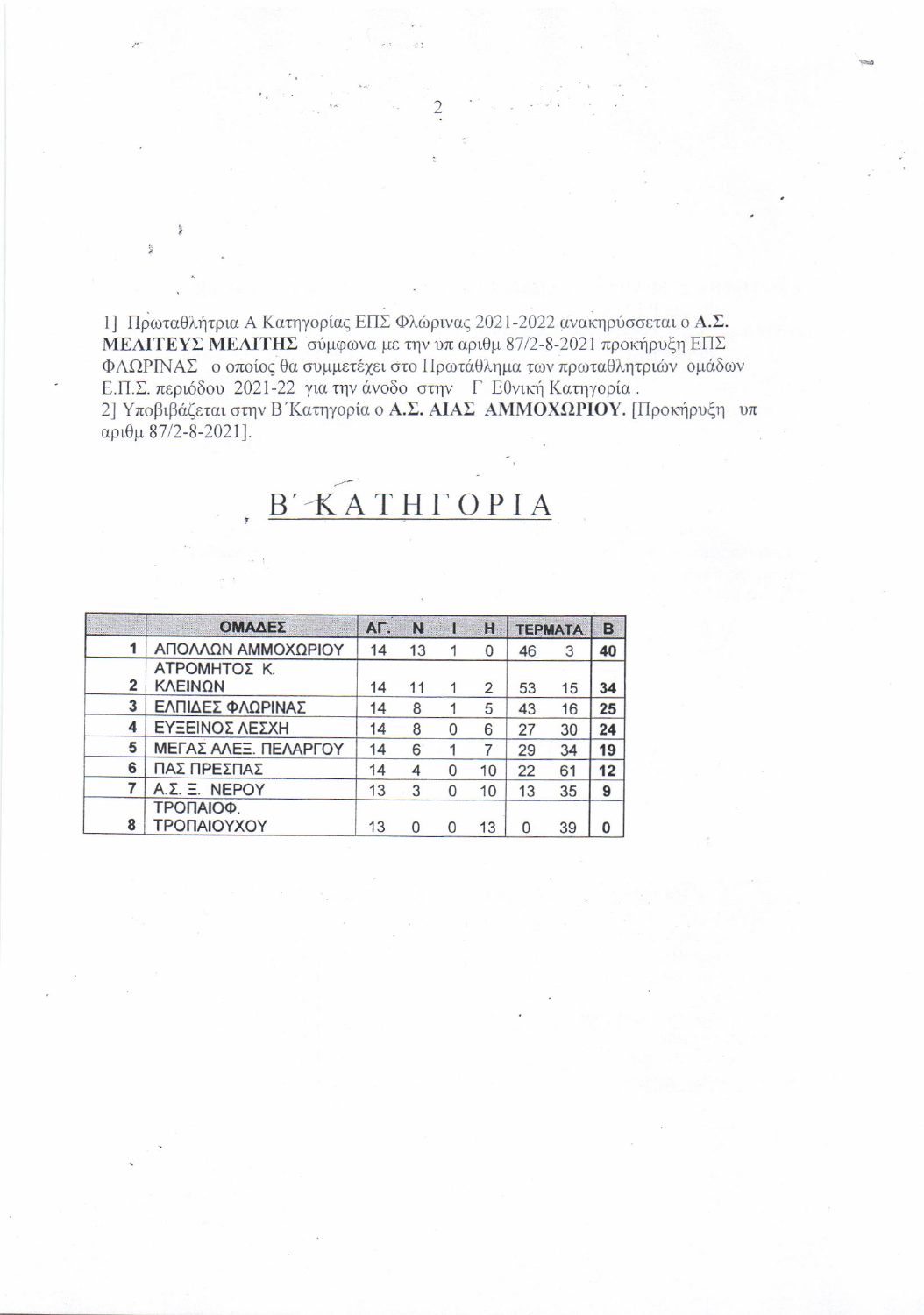1.- Πρωταθλήτρια Β Κατηγορίας της ΕΠΣ Φλώρινας 2021-22 ανακηρύσσεται ο ΑΠΟΛΛΩΝ ΑΜΜΟΧΩΡΙΟΥ ο οποίος με τις ομάδες ΑΤΡΟΜΗΤΟΣ Κ.ΚΛΕΙΝΩΝ και ΕΛΠΙΔΕΣ ΦΛΩΡΙΝΑΣ ανέρχονται στην Α Κατηγορία. [Προκ. 87/2-8-2021].

3

2.- Οι 13 Αγωνιστικές που αναγράφονται στο βαθμολογικό πίνακα της Β΄ Κατηγορίας των ομάδων Α.Σ. ΞΙΝΟΥ Νερού και ΤΡΟΠΑΙΟΦΟΡΟΣ Τροπαιούχου αφορούν την μεταξύ τους συνάντηση στον Β΄ γύρο καθώς ο αγώνας δεν διεξήχθη επειδή και οι δύο ομάδες δεν είχαν κατέλθει να αγωνισθούν σε τρεις αγώνες της ίδιας διοργάνωσης κατά την διάρκεια της αγων. περιόδου 2021-22 και ως εκ τούτου είχαν αποβληθεί με απόφαση της Πειθαρχικής Επιτροπής της ΕΠΣ Φλώρινας. [Αρθ.17 παρ3]

3. - Τα υπόλοιπα Σωματεία που αναφέρονται στην υπ αριθμ προκύρηξη 87/2-8-2021 δεν δήλωσαν συμμετοχή στο πρωτάθλημα Β΄ Κατηγορίας ΕΠΣ Φλώρινας την αγων. περίοδο 2021-22.

Κατόπιν των ανωτέρω, το Διοικητικό Συμβούλιο επιφυλάσσεται για τον καθορισμό και συγκρότηση των ομίλων που θα αγωνισθούν τα σωματεία για τα πρωταθλήματα αγωνιστικής περιόδου 2022-2023.

Για το Δ.Σ. DAIPIKON O *TEN.PPAM* ΠΡΟΕΔΡΟΣ **PHIATIVE** ΕΑΣ ΘΕΟΦΑΝΙΔΗΣ ΚΩΝ.ΑΝΤΩΝΙΑΔΗΣ **AN**  $717$  $1911$